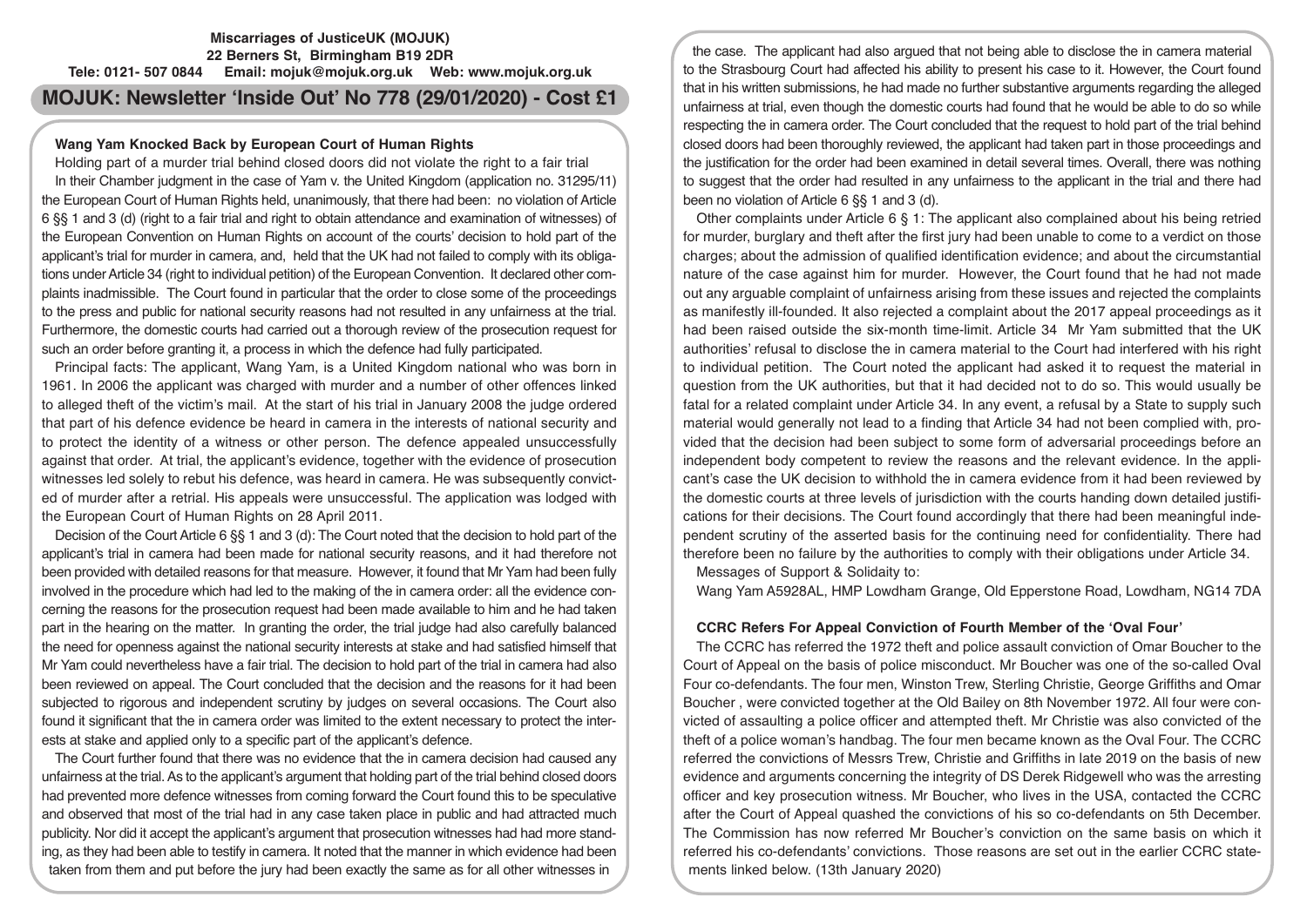#### **Staff Shortages Leave Probation Service In Crisis, Report Finds**

Jamie Grierson, Guardian: Public safety is at risk as huge workloads and staff shortages continue to place the probation sector under pressure, inspectors have said, while officers lack the "professional curiosity" needed to spot potentially dangerous behaviour among offenders managed in the community. Her Majesty's Inspectorate of Probation has painted a picture of a service in crisis with hundreds of vacancies, overstretched officers and managers, and crumbling, overcrowded buildings, including hostels for recently released offenders. An inspection of the central functions supporting the National Probation Service (NPS), the publicly run arm of the probation sector, which supervises about 105,000 high-risk offenders, found that some officers were not properly reviewing their cases. The report follows a number of high-profile cases with links to probation, including those of the London Bridge terrorist Usman Khan and the serial rapist Joseph McCann.

As part of their work, probation officers are tasked with rooting out offenders who claim their behaviour has improved but have not actually reformed – known as "false compliance". Khan, a convicted terrorist who killed two people on London Bridge in November while out of prison on licence, appeared to have convinced professionals around him that he was no longer a risk by taking part in rehabilitation courses. Inspectors said false compliance was a real challenge for probation officers who needed highly tuned skills and expertise to interview and challenge offenders effectively. Justin Russell, the chief inspector of probation, said the lack of skills could be down to inexperience in the job. Amid questions over the failings in the case of McCann, a convicted burglar who carried out a string of sex attacks after being freed in a probation error, Russell said probation officers were still not carrying out basic domestic violence and child safeguarding checks for some offenders.

The inspectorate said having a workload that offered "enough space and time to do that reflective thinking" was important. The NPS has a workforce including 6,500 probation officers and a budget of more than £500m a year. Inspectors rated all of its divisions as requiring improvement on staffing, and none of the areas are fully staffed. High rates of staff sickness average 11 days per person, 50% of which relate to mental health difficulties, and there are 650 job vacancies nationwide. Russell said the vacancies were in part related to a pause in recruitment from 2014, when disastrous privatisation reforms introduced by the then justice secretary Chris Grayling were being pushed through. Those reforms are in the process of being unravelled after the Ministry of Justice (MoJ) decided to renationalise the sector.

Those probation officers in place had an average of 39 cases on their books but could have up to 60 at any one time, while victim liaison officers had an average of 215. Russell said staff shortages were especially acute in London and the south-east. He said putting probation officers under such pressure could compromise effective work with offenders and their ability to manage cases properly. Staff were being "driven spare" by offices in disrepair, he added. Inspectors found broken CCTV, plumbing and heating problems and one case of a rat infestation. Russell said it was unacceptable that outstanding repairs also meant premises approved for housing high-risk offenders when they were initially released from prison were out of action. The inspectors also found significant areas of positive performance, including better services for victims and women under supervision. Leadership was good but middle managers were too stretched, the report found.

Among 24 recommendations made to HM Prison and Probation Service – the part of the MoJ that runs the NPS – department bosses missed opportunities to make improvements, inspectors said. Russell said immediate steps should be taken to tackle workloads and more investment in training was needed. The justice minister, Lucy Frazer, said: "We know that probation is not

getting enough of the basics right – that's why we are bringing all offender management back under the National Probation Service, which the independent inspectorate says is good at protecting the public. "It is also clear that the workload is simply too high for many probation officers and the 800 new officers currently training to join the NPS will make a real difference. I am reassured that the chief inspector shares my confidence in the vision and leadership of the National Probation Service – which will be essential to delivering these reforms."

## **Sunlight is the Best Disinfectant for our Ailing Justice System.**

Law charity APPEAL welcomed the announcement that TV cameras are to be allowed in Crown Courts in England and Wales for the first time as a positive step forwards for open justice. All Crown Court trials are currently audio recorded, but these are not made publicly available and transcripts can only be ordered with the court's approval and at cost. Video recording in court has been prohibited thus far. Emily Bolton, director of APPEAL, a law charity that represents alleged victims of wrongful convictions, commented: "Increased transparency in our courts is welcome. Sunlight is the best disinfectant for our ailing justice system. However this proposal does not go far enough, and will lead to only a fraction of what goes on in our courts being visible to the public. For real transparency that will allow miscarriages of justice to be exposed, the Ministry of Justice must also end the reckless destruction of trial audio recordings after just 7 years and make transcripts accessible and affordable."

# **Alleged Rape Victim Awarded £15k Over PSNI Failings**

A vulnerable alleged rape victim is to be awarded £15,000 for failings in the PSNI investigation into her complaint, a High Court judge has ruled. Mr Justice McAlinden held that the woman's human rights were breached by the operational and systemic shortcomings identified. The woman - referred to as C in court proceedings - is in her 30s and has Asperger's syndrome, She reported being raped by a man during a night out in June 2007. A decision was subsequently taken not to prosecute her alleged attacker, who maintained any activity was consensual. But in the first lawsuit of its kind in Northern Ireland, the woman sued the police over its handling of the investigation. Psychiatric injuries: She claimed the flawed investigation violated her entitlement to freedom from inhuman or degrading treatment under Article 3 of the European Convention on Human Rights. Her lawyers argued that she went on to suffer distress, psychiatric injuries, depression, psychotic symptoms and an eating disorder. The court heard police only interviewed C six months after the date of the alleged attack.

Following the no prosecution decision, her family lodged a complaint with the Police Ombudsman. In 2009, the watchdog recommended at least two police officers be subjected to disciplinary sanctions over the handling of the case. The Ombudsman concluded that the PSNI probe did not meet the basic principles of investigation. He also found: Officers initially visited the location of the suspected sex attack, but did not seize any possible CCTV footage or conduct house to house inquiries for further witnesses. No initial statements were taken from those who were with the woman on the night in question, or from anyone in the taxi firm she used to get home. The chief constable at the time, Sir Hugh Orde, wrote to the woman's family stating that she had suffered an "horrendous attack" and offered an apology. Since then new guidelines have been produced and a specialist rape crime unit introduced.

Ruling on the action, Mr Justice McAlinden found the woman had been the victim of a serious sexual assault where no consent was given. He identified a delay in conducting and achieving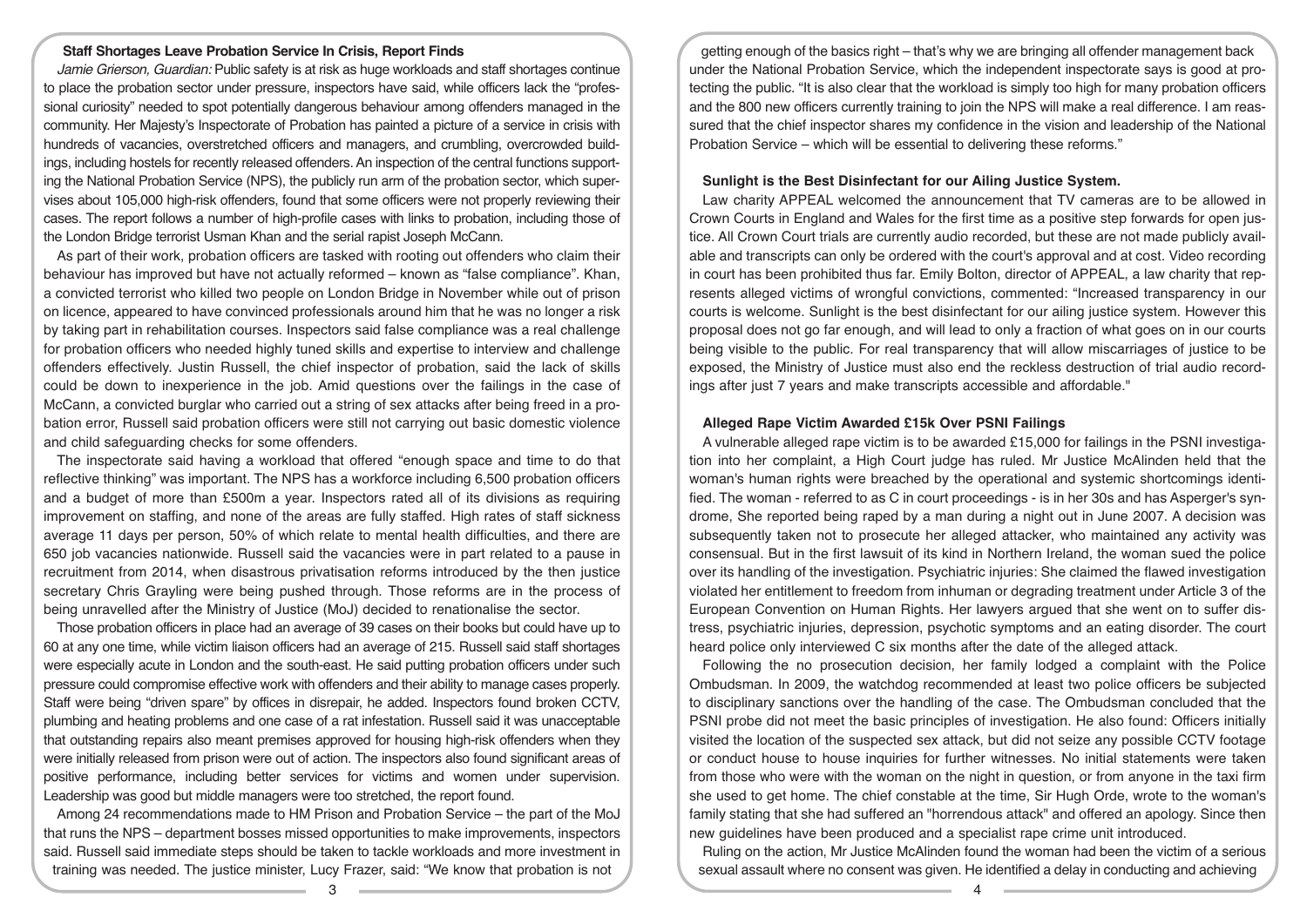best evidence interview, adding that a number of the Ombudsman's criticisms of the police investigation were justified. "The operational failings in this case cannot be described as minor or insignificant," the judge said. "These failings occurred against a background of systemic shortcomings in relation to training." He went on: "I have no hesitation in making a declaration that the plaintiff's Article 3 rights were breached by reason of the failings in the defendant's investigation into her complaint of rape." Mr Justice McAlinden held that C would have experienced some upset and frustration at the shortcomings. But he concluded that her severe psychiatric and psychological deterioration would still have occurred even if the police probe had been flawless. He confirmed: "I consider that the appropriate award of damages in this case is the sum of £15,000."

#### **Police Reject Judge's Call To Apologise Over Wrongful Conviction**

Peter Walker, Guardian: Police have refused to apologise to a man wrongly jailed for 25 years because officers lied at his trial, even after the now-retired appeal court judge who quashed the conviction told the Guardian that the force should say sorry. Cheshire police said that while they were "concerned" at the wrongful jailing of Paul Blackburn, who was convicted as a teenager in 1978 for the attempted murder and sexual assault of a young boy, no apology was needed as procedures at the time of the investigation were "very different". Blackburn, then in a reform school in Warrington, Cheshire, was arrested shortly after he turned 15. The only notable evidence against him was a confession he signed after four hours of questioning by two senior officers, with no parent or lawyer present. The appeal court, which quashed the conviction in 2005, two years after Blackburn was released on license, said the police claim he wrote the confession unaided "can now be seen to have been untrue" after linguistic analysis showed it was littered with police jargon almost certainly unknown to a poorly-educated teenager. The ruling said this cast doubt on other police claims.

The Guardian covered Blackburn's case for its Justice on Trial series in 2009. In follow-up interviews recorded for the Today in Focus podcast, the lead appeal court judge, Sir David Keene, recalled it as "a shocking case". Keene, who is now retired and thus able to speak publicly for the first time, said the evidence about Blackburn's confession was "manifestly absurd" and that the police should apologise. "In the light of the findings of our court about the way in which some of the officers of that force had lied at trial, leading to a wrongful conviction, I would have thought it would have been appropriate for them to apologise," he said. When asked about Keene's view, assistant chief constable Matt Burton said the Cheshire police would not do so, despite accepting the appeal court decisions. Burton said the force was "satisfied that we do not need to reopen the investigation", an apparent intimation they still believe Blackburn was responsible. "An independent investigation into the conduct of the officers involved in this case was also undertaken in 1996 which concluded that there was no evidence of any misconduct nor was there any evidence to pursue criminal proceedings against the officers concerned," Burton said. "This case was investigated more than 40 years ago, at a time when the procedures and rules around the questioning of suspects and the submission of evidence were very different to that of today."

Blackburn's ordeal in more than a dozen prisons over his sentence was made even worse by his refusal to accept the protection offered to sex offenders because he maintained his innocence. Over his first 15 years in jail, Blackburn said, he endured "beatings on a daily basis, abuse on a daily basis, spit on a daily basis", adding: "The first time I was placed on report officially by a prison officer, was for refusing a direct order to mop my own blood up off the floor." Blackburn was later assisted by older, more educated prisoners, who helped him push for an appeal. While he has worked since his release to highlight other miscarriages

of justice, Blackburn has described how he still struggles to cope with the trauma of his experiences in prison. "I still get quite distressed, on a daily basis, replaying things over and over again," he said. "You're standing there doing the ironing, and all of a sudden your in Full Sutton [jail], in the punishment block. Different things will set me off – uniforms, keys, all this sort of thing." Some semblance of stability has been brought by marriage, and by compensation Blackburn was awarded after the appeal – though changes to the system made under the 2010 coalition government means it would be unlikely he would be awarded this now.

# **UK Legal System Allowing Known Offenders To Sexually Abuse Children Abroad**

The Independent Inquiry into Child Sexual Abuse (IICSA) has published its second report in its Protection of Children Outside the UK investigation, focusing on the legal measures designed to prevent British child sex abusers from offending overseas. The report finds that offenders from England and Wales are travelling to commit extensive abuse of children across the world, including in eastern Asia and Africa. The Inquiry concluded that civil orders are not being used effectively to stop offenders visiting countries where poverty and corruption leaves children vulnerable to sexual exploitation. The Inquiry additionally found that the disclosure and barring system, including the International Child Protection Certificate which overseas institutions can request when recruiting British nationals, is confusing, inconsistent and in need of reform. The Inquiry has highlighted the need for increased awareness among police forces of section 72 of the Sexual Offences Act 2003 to ensure the prosecution of British nationals and residents for child sexual offences committed outside the UK. The Inquiry has made five recommendations to government, including measures aimed at restricting foreign travel of sex offenders more frequently, substantially extending the reach of the Disclosure and Barring Service overseas and the introduction of a national plan of action on child sexual abuse outside the UK.

# **Disabled Prisoners Facing Challenges in 'all Areas of Prison Life'**

Irish Legal News: Disabled people in Irish prisons face challenges in "all areas of prison life" and have poor understanding of their own legal rights, according to new research published by the Irish Penal Reform Trust (IPRT). The penal reform group commissioned the report, entitled Making Rights Real for People with Disabilities in Prison, from the Centre for Disability Law and Policy at NUI Galway with funding from the Irish Human Rights and Equality Commission. Speaking at the launch event, IPRT executive director Fíona Ní Chinnéide said barriers and human rights issues facing disabled prisoners include isolation in cells, limited availability of accessibility aids, lack of appropriate information on prison services, and limited opportunities to communicate with peers and family members. Although Ireland ratified the UN Convention on the Rights of Persons with Disabilities (CRPD) in 2018, prisoners with disabilities continue to face "widespread discrimination and human rights violations which greatly affect their ability to participate fully and equally in prison life", she said. The report highlights incidences of prisoners being confined to their cells because they cannot navigate the steps in a prison, leading to unnecessary isolation, which has a negative impact on mental health. There is also "extremely limited" access to sign language interpretation for Deaf prisoners and inadequate provision of information about the prison in accessible formats, Ms Ní Chinnéide added.

IPRT has formulated 16 recommendations for addressing barriers facing prisoners with disabilities in Ireland, which includes a call for the Irish Prison Service (IPS) to undertake accessibility audits of all prison settings and engage in a disability equality analysis of its service.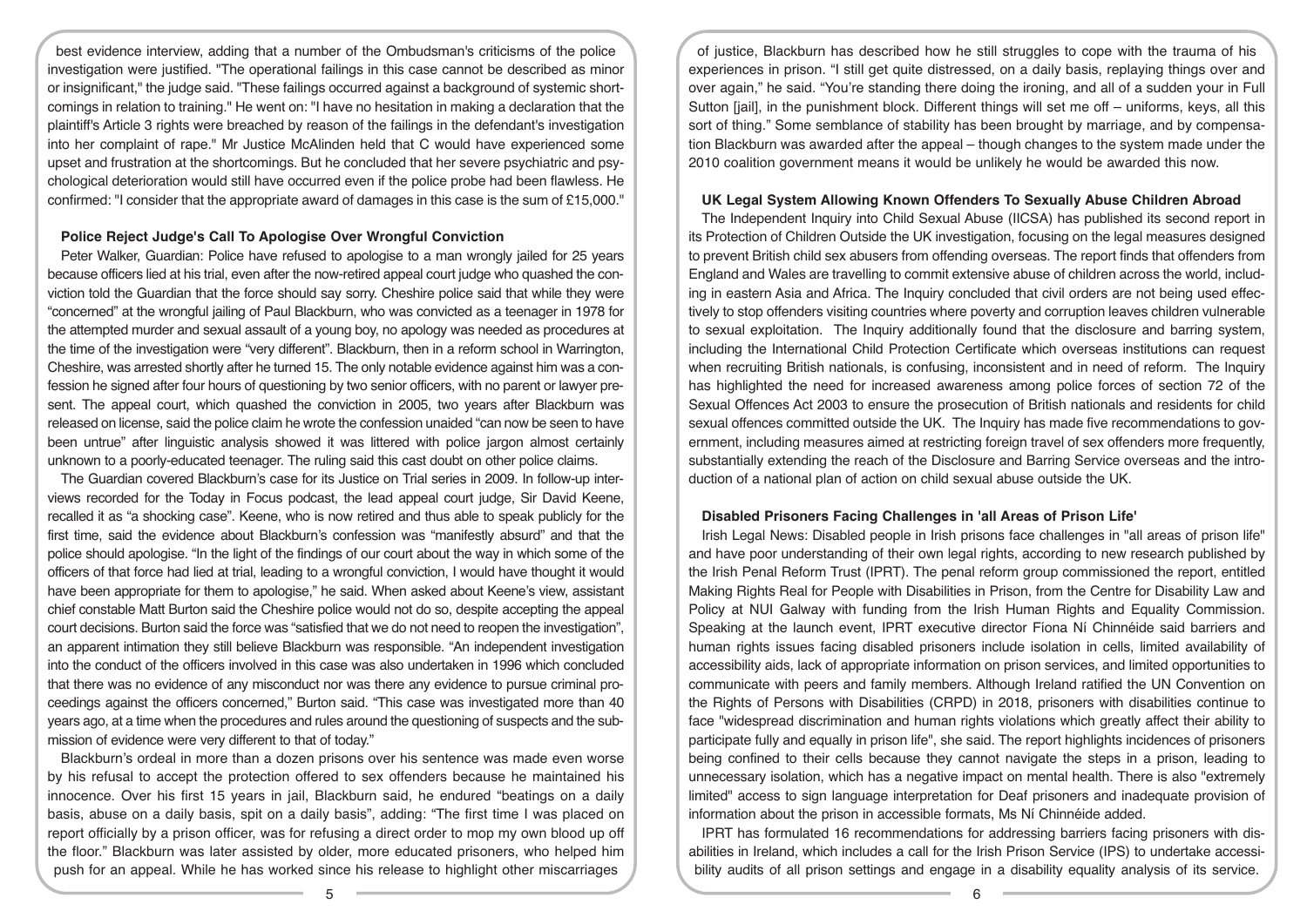Commenting on the report's recommendations, Ms Ní Chinnéide said: "The Irish Prison Service has taken positive steps towards meeting its obligations under the Public Sector Equality and Human Rights Duty, including the recent appointment of an equality and diversity lead. We welcome this appointment, as well as the IPS's positive engagement with this research and its facilitation of the research team. "However, as evidenced by this report, prisoners with disabilities face significant barriers in Ireland, which need to be addressed. While the recommendations in this report should be a starting point, they should be expanded with the direct involvement of organisations for people with disabilities, as well as prisoners and former prisoners with disabilities, who are often best placed to determine the changes required. "Adaptations to prison rules, the provision of supports and training of prison staff are necessary, but these steps can only be a foundation for more fundamental changes required throughout the criminal justice system as a whole to address the discrimination faced by people with disabilities."

#### **Prison Staff Misconduct Investigations Rise By Third**

BBC News: Investigations into alleged misconduct by prison staff have risen by a third in a year, figures have revealed. More than 2,500 charges were investigated in 2018-19, up from 1,894 the previous year. Alleged "breach of security" - which can include bringing contraband into jails - and use of "unnecessary" force contributed to the rise. The Prison Service said action was taken against the "small minority that engaged in inappropriate behaviour". Mick Pimblett, assistant general secretary of the Prison Officers Association (POA), blamed some of the rises on inexperienced staff and a lack of training. There were 2,511 investigations into alleged misconduct by 1,286 prison staff in England and Wales in 2018-19, according to figures obtained by BBC Radio Kent. Prior to that the number of investigations had been falling. In the same time, 529 staff were disciplined, with 112 recommended for dismissal. Nearly 500 investigations into allegations of "breach of security" in prisons took place in the year ending March 2019. The charge covers a "wide range of disciplinary offences", which can include anything from leaving an internal gate unlocked to "conveying unauthorised articles into a prison", Mr Pimblett said. In the same year there were 169 investigations launched into alleged assaults and unnecessary use of force on prisoners. Mr Pimblett said use of force generally had increased since 2014 "due to the violent workplace prison officers have to work in". The Prison Service "appears reluctant" to provide personal protective equipment - such as pepper spray - that "would prevent any accusations of unnecessary force", he said. "In this day and age it is unreasonable to expect prison officers to roll around on the floor with prisoners," he said. Dave Cook, a member of the POA's executive council who works at a prison in Kent, said the figures did not show how many allegations were proven and represented "a very small number of corrupt staff, or wrongdoing staff".

Peter Dawson, director of the Prison Reform Trust, said the rise in investigations may "provide reassurance that people feel able to speak out, and that when staff are found to have acted inappropriately their misconduct will be formally challenged". However, he said it was unclear if the rise in allegations was the result of "declining standards of conduct" or an increase in people reporting misconduct. The figures cover 105 prisons across England and Wales, excluding the 14 institutions run by private companies. A spokeswoman for the Prison Service said: "The overwhelming majority of our prison staff are dedicated and honest, but the small minority that engage in inappropriate behaviour are investigated and suitable action is taken. "Last year, the government announced £100m to improve prison security, including increased funding for our counter corruption unit, which roots out the small minority of dishonest staff and the criminals who seek to manipulate them."

#### **Serious Crime Victims Wait Longer for Justice After Court Days Cut**

Guardian: Victims of serious crime now wait almost a year-and-a-half for the suspects to go on trial while judges sit "idle" after the government cut their sitting days – despite Guardian analysis finding almost half of all crown courtrooms in England and Wales are empty each day. Government statistics show that the average crown court case takes 525 days to go from offence to completion, up 34% from 392 days in 2010. The delay begins with the police, who have had their numbers cut by 20,600 since 2010. Ministry of Justice (MoJ) statistics show that overwhelmed forces now take an average of 331 days from the date of the offence to charge someone with a crime that will see them tried at a crown court, up from 205 days in 2010.

The suspects then wait longer for their cases to be tried in court because the government has been reducing the number of sitting days for crown court judges as part of cost-cutting measures at the MoJ. Allocations fell from 97,400 in 2018-19 to 82,300 in 2019-20, according to the senior presiding judge, Lady Justice Macur. Judges are still paid the same annual salary but find themselves idle behind the scenes, unable to hear the mountain of cases piling up. The Guardian analysed the listings for all crown courts in England and Wales on one day in December and found that of the 729 available courtrooms showing on the government's Xhibit system, which relays hearing information, 350 were not sitting.

In St Albans crown court in December, one "extremely serious" historic sex case was postponed for six months because of a lack of court sitting days, leaving both the complainants and the defendant in "a dreadful state", according to Caroline Goodwin QC, chair of the Criminal Bar Association (CBA). "They only found out on the Friday before the Monday trial that the case was not being listed," she said in her weekly roundup. "The defendant was elderly. The list office said there would be a six-month delay before the new trial date. The local head of the Crown Prosecution Service rape and serious sexual offence unit became involved as the complainants were exceptionally distressed and unable to support such a long delay."

One crown court judge expressed frustration with the cost-cutting: "There is a simple solution. These cases need judges. This is not rocket science. There are significant numbers of fully trained, part-time criminal judges who are ready, willing and able to help out, yet they are sitting idle whilst the criminal justice system suffers delay after delay." They added said: "The judges, the buildings, the staff are all there but there will be no solution to this problem until Government fund the system properly. Justice delayed is justice denied. "

On 16 December, 10 out of 21 courtrooms at Snaresbrook crown court in east London were not sitting; at the central criminal court, also known as the Old Bailey, 10 out of 22 were empty. Reading crown court was the only one of 84 crown courts in England and Wales to use all of its available courtrooms that day. Snaresbrook is likely to become further overwhelmed when Blackfriars crown court closes on 20 December, sold by the government for an estimated £32m. "What is Snaresbrook going to do with the 300 extra cases it receives once Blackfriars closes and its work is redirected there?" said Goodwin in her roundup. "Resident judges must dread having a hung jury. Just when can they relist those trials? From information passed to the CBA, if such a situation were to occur at Southwark, it is likely the new date for trial would be mid-2021-22. We need more sitting days."

Some cases are taking so long to reach trial that suspects on remand have to be released from jail because the custody time limit has been reached, posing a potential danger to the public. The lack of available court time can have a serious effect on vulnerable victims. In Leeds crown court at the end of October, another rape trial involving an elderly complainant with dementia collapsed after several days of problems playing video interviews in court.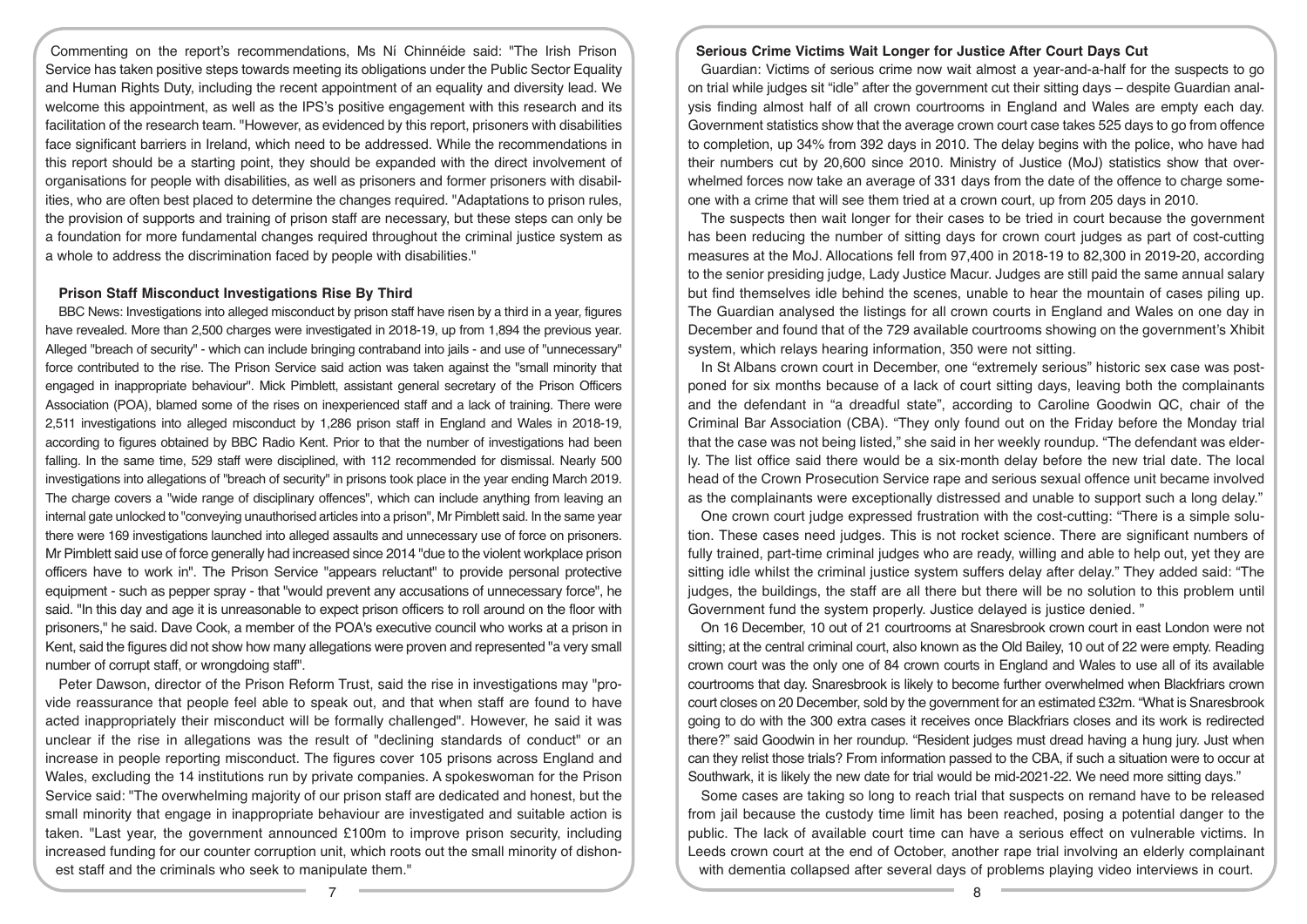The jury was discharged and the first date the court could find to hear the case again was in May 2020, almost two years after the alleged rape took place. The complainant's niece said the delay was devastating for her and the family. She said: "The stress this has placed on my aunt is catastrophic with all the emotional psyching up required each time the trial is scheduled. She is physically disabled and extremely frail. She also has dementia, which is known to be accelerated by stress and her rapid deterioration has been marked over the course of these events. Not to mention the family and everyone else involved in the case."

A spokeswoman for Her Majesty's Courts and Tribunals Service said the technology problem at Leeds crown court was a one-off and apologised to the complainant for the distress caused. The Ministry of Justice said: "The number of outstanding cases at the crown court has decreased by almost 40% since 2014 with waiting times for these cases at their lowest ever. "We keep sitting days under constant review and allocated an extra 700 crown court sitting days for the remainder of 2019/20 in response to an increase in cases coming to court."

#### **Islamists Get Longer Jail Terms Than Far-Right Extremists**

Mark Townsend, Guardian: Islamist offenders convicted of online extremist crimes received prison sentences three times longer than those of their far-right counterparts, according to new analysis. Researchers found that Islamists received on average 73.4 months compared with 24.5 months for far-right offenders, despite the government's ambition to treat both strains of extremism in the same way. The study by the Henry Jackson Society (HJS), a foreign policy thinktank, said a primary reason for the disparity was a failure by the Home Office to proscribe far-right groups, making them harder to prosecute than their Islamist equivalents. Although National Action became the first and only far-right group to be banned as a terrorist organisation in 2016, other organisations such as the neo-Nazi System Resistance Network, which advocates zero tolerance of non-white people, and of Jews and Muslims, has yet to be outlawed.

By contrast, it is illegal for a British citizen to be a member of at least eight Islamist organisatations, including Sunni militia group Ansar al-Sharia and the Islamic State. "The lack of far-right groups subject to proscription in the UK, when compared to Islamist groups, has left the authorities reliant on hate-crime legislation rather than specific terrorist offences which carry heftier sentences," said the report's author Nikita Malik. She added: "The government needs to keep this situation under review in a fast-moving online world, where offending causes real and significant harm." Malik examined 107 cases in which an individual was convicted of an "extremist-related" offence committed on social media from 2015-2019. Almost a third of the offenders used Facebook to disseminate their views, with 14.7% using Twitter, followed by the encrypted messaging services WhatsApp (14%) and Telegram (9%). A quarter of offenders had ignored warnings from technology companies, friends, family, or the police, and continued posting extremist context. Nearly two-thirds were aged 30 or younger, while a fifth had a history of criminal behaviour.

Of the 107 cases, almost 90% entailed attempts to glorify or justify violence, while two-thirds incited violence directly. The majority of hate material identified, almost three-quarters, was Islamist, with much of it linked to Islamic State. Of the cases, 12% involved individuals who belonged to no identifiable group but who spread anti-Muslim hate. Another 10% promoted antisemitic or Nazi-related material. Islamists were more likely to commit offences on encrypted platforms, making them harder to monitor than their far-right counterparts. "They do so with intent and to a large audience," said Malik. The research, released in parliament next week, was commissioned by Facebook as it works on identifying individuals who spread extremism.

The world's largest social network, with more than two billion users, has been under severe pressure to curb the rapid global spread of hate messages, pictures and videos through its site and apps that it owns, such as WhatsApp. Last March, Facebook was used to disseminate the live video of the murders of 51 people in Christchurch, New Zealand. The HJS report also ranked those convicted of online-based extremism into six bands, using 20 indicators of risk level, including social media audience-size, lack of remorse, prejudice towards minority groups and glorification of violence.

According to the classification system, more than half of Islamists convicted of offences were in the highest three risk bands, demonstrating the most serious risk, compared to a third of far-right offenders. The six-band risk categorisation system is designed to help social media firms target their action at offenders while avoiding a "ban or no-ban" approach, which critics argue is too crude.

Jeremy Wright, the former culture secretary who co-authored last year's "online harms" White Paper, said: "A consistent, cross-platform framework of 'online extremist harm' as put forward in this report can be used to assess and flag patterns of behaviour, focusing on both violent and non-violent [harmful] extremism. Technology companies can consider tailored approaches based on similarities of those individuals falling within specific harm categories. Of course, there is space for such a framework to evolve with time and in response to certain offline events, such as terrorist attacks."

Malik endorsed a new independent regulator on online extremism to help technology companies monitor the most harmful offenders. Wright added: "This would assist with ensuring that a framework is implemented consistently across platforms, including lesser-known 'alt-tech' platforms where content and banned individuals and groups may migrate." A Facebook spokesperson said: "Our work with groups like the Henry Jackson Society is critical to helping the industry understand and make progress on these important issues. It is through collaborations like these and with governments, academics, and others companies, through the Global Internet Forum to Counter Terrorism, that we improve our collective ability to prevent terrorists and violent extremists from exploiting digital platforms."

### **Blind Stupidity**

A bank robber who disguised himself with a pillow case had to remove it mid-robbery when he realised he couldn't see through it. Matthew Davies, 47, forgot to make eye holes in the pillow case he put over his head while robbing a bank in the Scottish town of Dunfermline last year. He threatened staff with a meat cleaver and made off with £1,980, but was followed home by a witness and subsequently arrested. Police recovered the cash and the pillow case from his home. Mr Davies pleaded guilty to a charge of assault and robbery at the High Court in Glasgow and has been remanded ahead of sentencing, the BBC reports.

#### **Hundreds of Allegations of Abuse Against Child Prisoners Revealed**

May Bulman, Independent: Hundreds of children are alleged to have been abused and neglected in prison over the last three years amid a dramatic rise in young offenders being injured.There were more than 550 allegations of child abuse or neglect made against staff in England's seven child prisons between 2016-17 and 2018-19, according to figures obtained through freedom of information (FoI) requests to local councils by charity Article 39. And the number of restraint incidents that have resulted in children suffering injuries or compromised breathing have more than tripled since 2014, from 54 to 193 last year, according to data obtained by charity Article 39. Young offenders are being failed by a system that is starved of resources and facing a "calamitous" turnover of staff, campaigners say.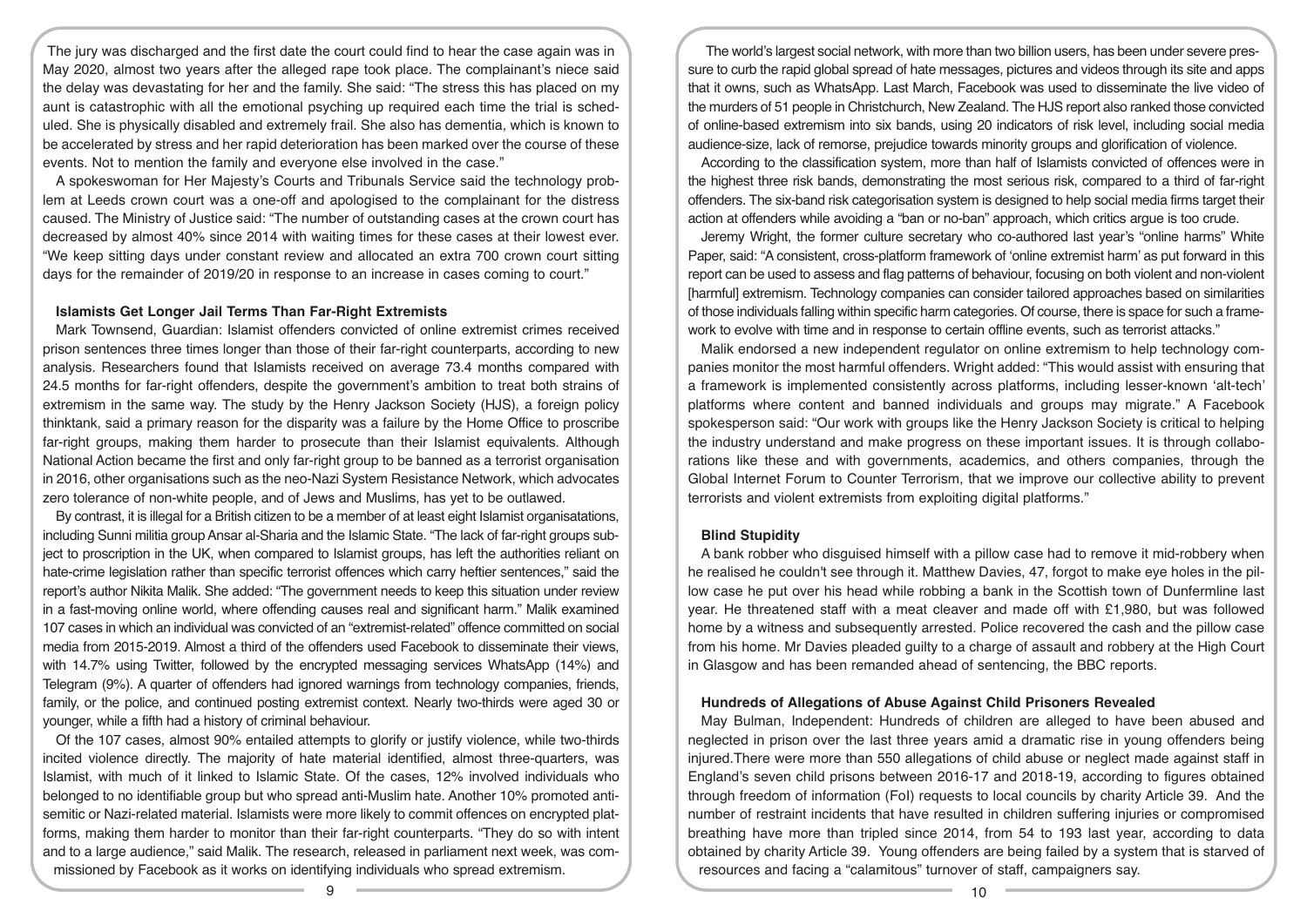The number of children being physically assaulted by prison officers is increasing despite a considerable drop in the child prison population. Government statistics show there were 1,157 young offenders in custody in 2013-14 compared with 832 in 2018-19 – a decrease of 28 per cent. Experts speculated that the increase was in part due to improved reporting of serious incidents by prison staff, but said such a dramatic rise was also down to a lack of funding in the youth custody estate and failure to adopt a "child-focused" approach towards young offenders. It comes after scandal-hit youth jail Medway was judged by Ofsted to be placing children at "unacceptable risk", with a significant increase in use of force against children, despite efforts to improve conditions since a BBC Panorama investigation four years ago exposed widespread abuse at the facility. The report found that around 359 incidents involving force were reported in the last six months – of which approximately 115 incidents occurred in September alone – and that staff were still using techniques during physical-restraint incidents that inflicted pain on children, with seven such incidents recorded since January.

Carolyne Willow, director of Article 39, said the rise in serious restraint incidents was "deeply concerning" but the true number of abuses against incarcerated children would be far higher, as flaws in the recording of these incidents and fear of retribution among young people meant many went unreported. She pointed out that only half of the six councils with child prisons in their area provided information showing how many allegations referred to them were substantiated, indicating a lack of data and auditing that she said "obscures the true picture". Ms Willow added: "It is also down to the difficulty children face when reporting abuse within closed institutions – they're often scared of retribution and being treated less favourably by staff. It is often one child's word against several members of staff. They know that the odds are they won't be believed. "They're kept in a state of subservience and powerlessness, where grown adults in uniform are allowed to inflict physical and psychological pain. And often they don't know when something is unlawful and abusive. They think if something is commonplace and is done in public and more than one member of staff is doing it, then that must be the official way." She said staff shortages were a "massive issue", with the institutions operating with the "least number of staff that the state can get away with", adding: "It creates the most appalling physical environments for children. The government has publicly acknowledged that they're not fit for purpose." Frances Crook, chief executive of the Howard League for Penal Reform, said the charity was "very worried" about child abuse in jails and that the figures "appeared to represent the tip of the iceberg". "We intend to do some further work ourselves in the coming months to explore what is going on, and to find out why children and young people are being placed in such dangerous prisons," she added.

The data on restraint, published in documents released by the Ministry of Justice under FoI laws, show the number of reports made by prison staff under the Serious Injury and Early Warning Signs process – used to record restraint that has resulted in a child having breathing difficulties or other injuries – has increased by 257 per cent in four years. Of these reports, 28 involved a child having breathing difficulties, 124 had complaints of such difficulties, seven had serious injuries, 11 had a loss of or reduced consciousness and 22 complained of feeling sick.

Responding to the findings, Anna Edmundson, NSPCC policy manager, said there should be clearer and more robust child protection procedures in place, adding: "Many of these children have already experienced abuse and neglect and that complex background is part of the reason they might be detained. "Despite a long list of recommendations about how these institutions need to change to better protect children, progress is painfully slow and safeguarding still doesn't appear to be the top priority."

John Drew, former chief executive of the Youth Justice Board (YJB), said the rise was "very concerning" and that while it was in part attributable to greater awareness of the importance of reporting abuse, it was also the result of a "demoralised prison service, starved of resources and facing a calamitous turnover of staff". He continued: "Almost all of the staff working in child prisons are good people doing a very difficult job in circumstances that very few of their critics would be able to do. But until we start spending a lot more money looking after children in custody, these figures will not fall. "More money for smaller units, which can be nearer to home, and more money for more staff are obvious places to start. A child-focused approach, based on children's rights, will also make a big difference. "Listening to children in custody can lead to big differences in attitude, as well as better support for staff, including clinical supervision so that they understand why the children in their custody behave the way they do and how they can be helped."

A Youth Custody Service spokesperson said: "Staff are trained to resolve conflict verbally and we are clear that restraint should only be used as a last resort, where there is a risk of harm to self or others, and no other form of intervention is possible or appropriate. "We asked the chair of the Youth Justice Board, Charlie Taylor, to undertake an independent review of pain-inducing restraint techniques and we are now carefully considering it before responding in the new year."

# **Inquest Into Death of Conner Marshall Identifies Serious Failures In Wales Probation**

Conner Jake Marshall was 18 years old when he was killed on 12 March 2015 by a man unknown to him who was on probation and had breached the terms of his license. The inquest concluded with the coroner finding Conner's death was 'unlawful killing', and identifying major failings in probation services in an extensive fifty page document setting out his findings. Conner's family described him as a sweet, polite boy, who was bright, inquisitive and had a wicked sense of humour. He enjoyed playing the saxophone, athletics and triathlons. Conner was a stranger to the man who killed him, David Braddon, who was under the supervision of Wales Community Rehabilitation Company (CRC). He was on probation following offences relating to drugs and assaulting a police officer. He also had previous convictions for domestic abuse.

While the coroner did not draw a direct link (causative or contributory) between failings in probation services and Conner's death, he identified several major failures in the Wales CRC including: Inadequate oversight of staff and workloads and caseload by Team Managers; Inadequate management and supervision of staff with no management consistency; Inadequate allocation and management of resources leaving some staff overwhelmed with their respective workload and caseload; A lack of regular, meaningful supervision for staff, delivered in a timely manner.

In respect of the management and supervision of Brannon, the coroner found: The Risk Assessment (known as OASys) and consequent Sentencing Plan was delayed by some eight months, which meant that it was not implemented effectively or in a timely manner. Too much reliance on self-reporting and as a consequence, poor compliance was not identified at the earliest opportunity resulting in a possible failure to explore other avenues of robust management and supervision. No effective communication to support a joint risk management plan in order to provide structured sessions, which would have highlighted the inconsistencies in the self-reporting by Brannon to both the Offender Manager and the Intervention Provider.

In May 2013, probation services were overhauled through the 'Transforming Rehabilitation' policy programme, which split delivery of services between the publicly run National Probation Service and mainly private sector CRCs. The changes were widely criticised, and in July 2018 the Justice Secretary announced CRC contracts would be terminated early as services were "falling short" of expectations.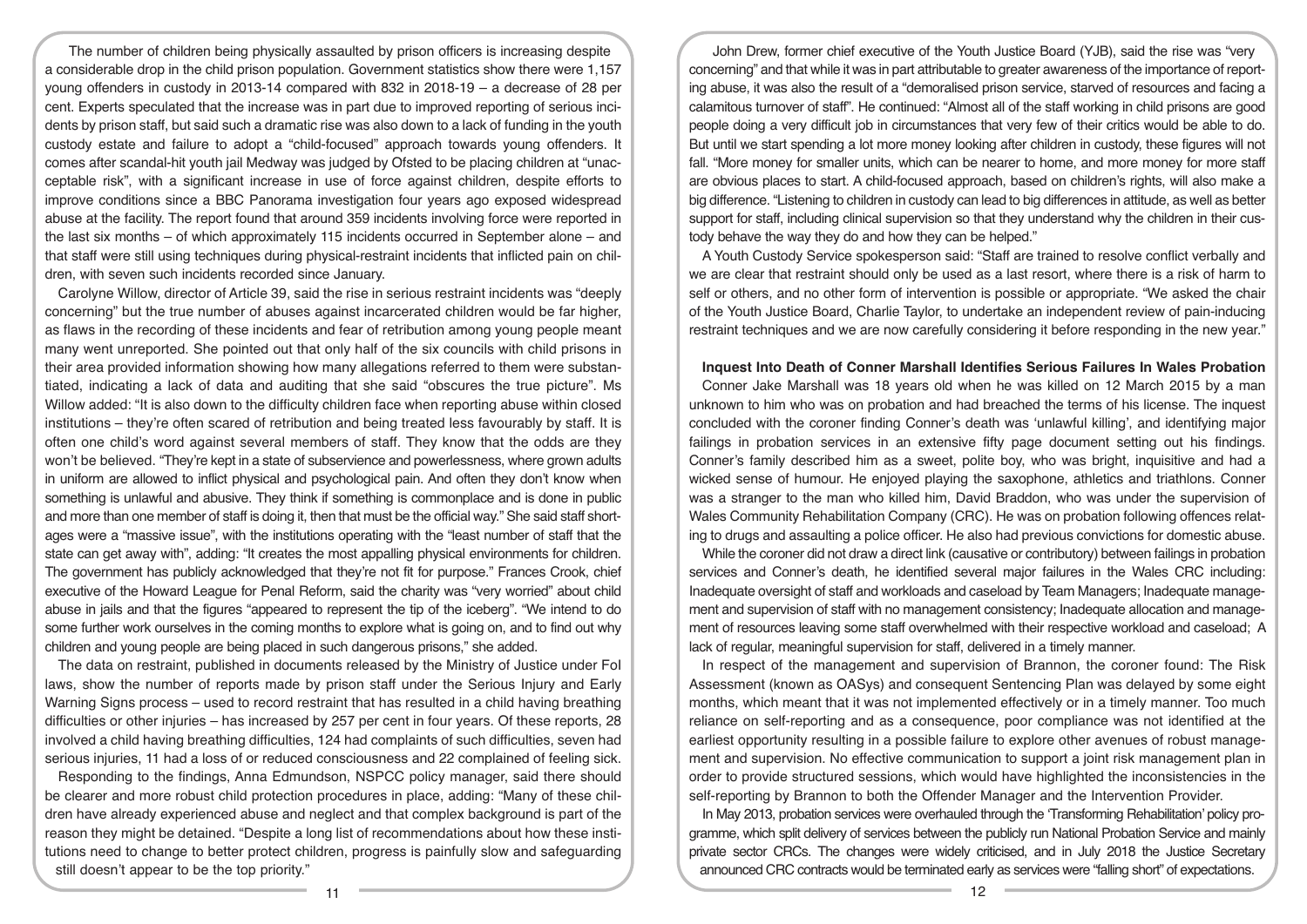The inquest heard that the probation officer supervising Braddon had recently started the role. The probation officer described being overwhelmed, juggling 60 cases at a time in a difficult working environment. The coroner described the support, management and supervision of the probation officer as "woefully inadequate". Despite being aware of Braddon's previous domestic violence offences, the probation officer was unaware that he was in contact with an ex-partner against whom there was a history of violence. On the night of the attack, Braddon was heavily intoxicated with alcohol, Valium and cocaine, and described himself as "off his head". Braddon had mistaken Conner for his ex-partner's former boyfriend, and attacked him after he had an argument with her about their relationship. The coroner found that, despite being alert to some of the risks presented by Braddon, the probation officer was readily accepting and over-tolerant of self-reporting as a consequence of being a brand new probation officer with inadequate management and supervision. The circumstances, he found, were not of her own making but of the Wales CRC in the levels of staffing, caseload and structures they had in place for managing and supervising new PSO's. Deborah Coles, Director of INQUEST said: "The Ministry of Justice and those responsible for the Transforming Rehabilitation programme must now take a long hard look at the consequences of their actions. The rushed privatisation of an essential service was done in the interests of profit over public safety. Conner's death is one of many which relates to these catastrophic 'reforms'. The findings of this inquest and others should be considered alongside the voices of bereaved families, and the probation staff who were in the midst of this chaos, to ensure such failures are not repeated."

#### **Minorities More Likely to Be Jailed for Drug Dealing**

BBC News: Black and Asian men are more likely to be jailed for drug dealing offences in England and Wales than white men, a study of 14,000 people suggests. The Sentencing Council looked at the penalties received by defendants aged 26-50 for possession with intent to supply from April 2012 to March 2015. Its analysis also found men were more likely to be jailed than women. The council said it was seeking views on whether its sentencing guidelines could lead to discrimination. Its study found that for possession with intent to supply a class B drug, 37% of white offenders would be expected to receive an immediate custodial sentence, compared with 46% of Asian, 44% of black and 46% of Chinese and other ethnicities. For a class A substance, around 93% of white offenders, 95% of Asian offenders and 95% of black offenders would be expected to be jailed. The length of sentence also differed, with Asian offenders being jailed for an average of 4% longer, equal to around one month extra, than white counterparts. Black and other ethnicity offenders did not have statistically different sentence lengths to white offenders. The researchers also compared men and women and found 37% of men would be expected to be jailed for possession with intent to supply a class B drug, compared with 20% of women.

For class A substances, around 93% of male offenders and 85% of female offenders would be expected to be sentenced to immediate custody. Men received sentences that were on average 14% - or around five months - longer than women. Researchers said not all the factors considered by judges could be taken into account in their analysis, meaning the results should not be regarded as conclusive. But the organisation said it would be seeking views on whether its guidelines could potentially be interpreted in ways that could be leading to discrimination.

Lord Justice Holroyde, chairman of the Sentencing Council, said: "The sentencing guidelines are intended to apply equally to all offenders, irrespective of their sex or ethnicity. In drafting the quidelines, the council always takes great care to use language that is clear and unambiguous and will ensure the equal application of sentencing factors to all social groups. We do recognise, how-

ever, that there is potential for draft guidelines to be interpreted in different ways. The council is seeking views on whether any of the factors in the draft drug offences guidelines could be interpreted in ways that could lead to discrimination against particular groups, and we are asking whether there are any other equality or diversity issues the guidelines have not considered."

Legal system 'overwhelmingly white': Andrea Coomber, director of legal reform group Justice, said "significant investigation" was required to properly understand the research's findings. She said: "We need to look at who's in the system, who are the people who are on the bench, who's doing the representation. We know that we have a legal system that is overwhelmingly white, the judges are overwhelmingly white. You can sit at the Old Bailey for a day and not see any black barristers, and if you were a black boy in the dock... you do think that the system is skewed against you."

The council is also proposing changes to guidelines to reflect the growing exploitation of children and vulnerable people by county lines drug gangs. The new draft guidelines would allow this exploitation and so-called cuckooing - where a home is taken over for drug dealing - to be taken into account as "culpability factors". A 12-week consultation on the proposals will close on 7 April. Lord Justice Holroyde added: "The nature of offending is changing and we are seeing more vulnerable people including children being exploited either through grooming or coercion. The proposed guidelines will provide guidance for courts and clear information for victims, witnesses and the public on how drug offenders are sentenced." A Ministry of Justice spokeswoman said: "We are working across government and with partners to tackle the overrepresentation of BAME individuals in the criminal justice system, which we know has deeprooted causes. That work includes taking forward the recommendations in David Lammy MP's extensive independent review and developing a number of interventions aimed at reducing disproportionality."

# **Convictions for Rape - Quashed**

1. On 6 April 2018, the appellant, Edward Gabbai, was convicted of two counts of rape contrary to Section 1(1) of the Sexual Offences Act 2003, and sentenced to terms of 7 and 13 years imprisonment, to run consecutively. This is an appeal from those two convictions.

2. At trial, it was the prosecution's case that the appellant raped three women ("HM", "VG", and "NR") over a three-year period. HM alleged anal penetration against her will, in the context of an otherwise consensual sexual relationship, characterised by a mutual interest in extreme bondage, dominance, sado-masochism ("BDSM") practices (count 1). VG's allegation was based on the removal of a condom during otherwise consensual sex (count 2). NR alleged violent vaginal, anal and oral penetration without her consent (counts 3, 4, and 5).

3. It was the appellant's case that he had engaged in sexual activity with the complainants, but only ever with their consent. The only element of sexual activity he denied was the claim by NR that he had penetrated her anus, although he somewhat qualified that denial in evidence. The convictions relate to the vaginal rape of VG (count 2) on 23 March 2016, and the anal rape of NR on 4 December 2016 (count 4). The appellant was acquitted of the other counts.

4. The appellant appealed initially on four grounds. He was granted leave on 25 October 2019. The grounds were: i) The trial judge failed to mention in the route to verdict document that any penetration of NR's anus had to be intentional before guilt could be established; ii) The judge erred in refusing to allow evidence that NR had made six previous, and at times inconsistent, complaints of rape or sexual assault against six separate and unconnected individuals; iii) The judge erred in refusing to allow the jury to hear extrinsic evidence that VG had a particular interest in rough, violent sex; iv) The judge erred in direct